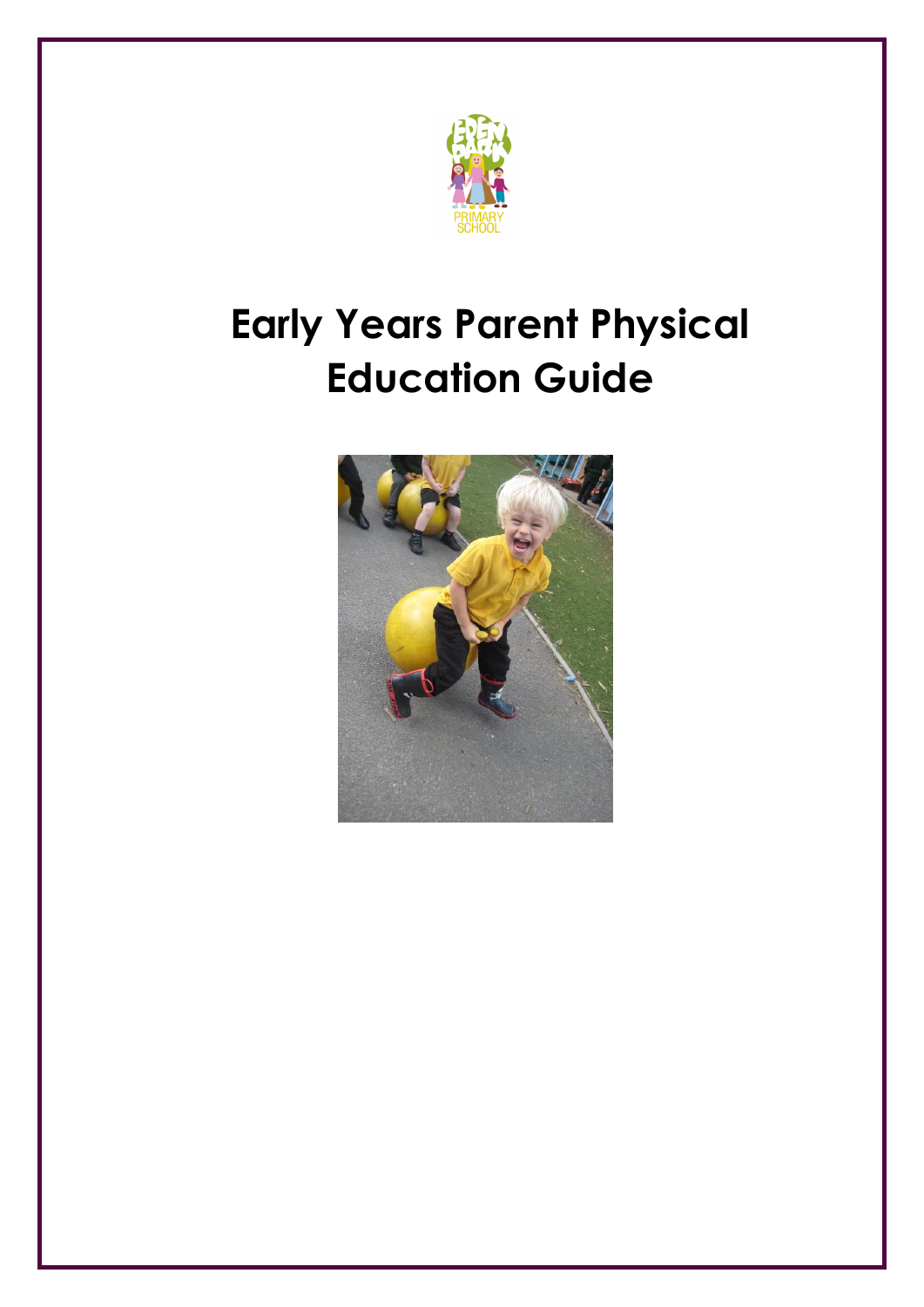## **Physical Education**

*This area of learning relates to how your child:*

- Moves using large scale movements running, jumping, climbing, hopping, crawling
- Moves using small scale movements drawing, writing threading, cutting
- Looks after their own health and hygiene, e.g. toilet training, washing hands